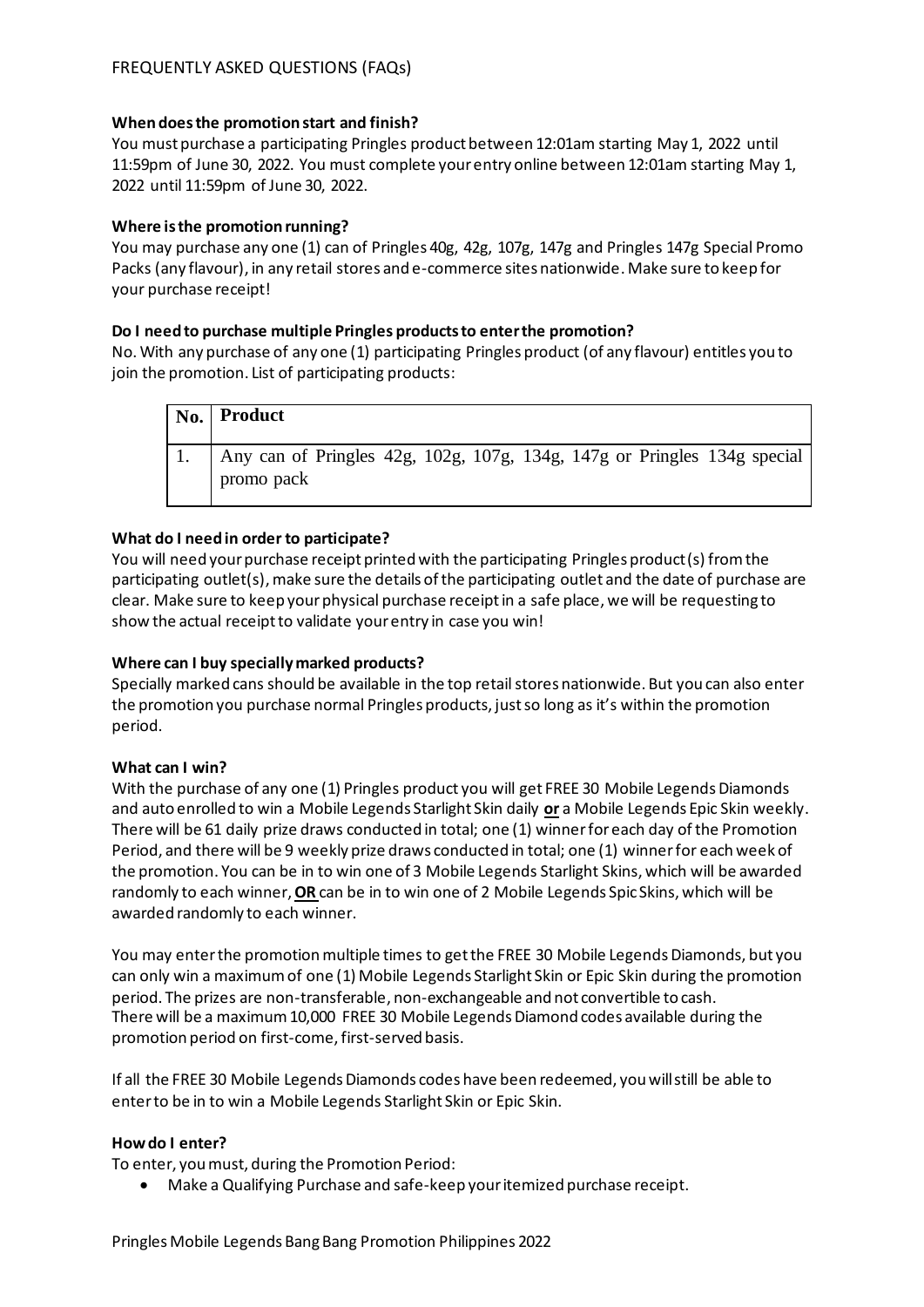### FREQUENTLY ASKED QUESTIONS (FAQs)

- Visit the Pringles website [www.Pringles.com](http://www.pringles.com/)& sign in or sign up with your Pringles account.
- Fill out and submit the online entry form, upload an image of the Qualifying Purchase receipt for validation, answer the question "WHY DO YOU LOVE PRINGLES?" in 25 word or less
- Once your receipt has been validated, your FREE 30 Mobile Legends Diamonds redemption code will be emailed to the same address used for the promotion entry, and you will be in to win the daily prize of one (1) Mobile Legends Starlight Skin or weekly prize of one (1) Mobile Legends Epic Skin.

In the instance where your receipt cannot be validated, you will be notified via email with further instructions on how to resubmit your proof of purchase to receive your FREE 30 Mobile Legends Diamonds redemption code.

Your purchase receipt must clearly identify where the Qualifying Purchase was made, the product(s) purchased (which must comprise a Qualifying Purchase) and the date of purchase (which must be during the Promotion Period before you submitted your entry). The Promoter is not responsible if your mobile device/desktop is not sufficiently capable for the purpose of submitting an entry, including having the requisite photograph capability.

Please ensure that your receipt image is clear, not blurry, not faded and contains only the image of the purchase receipt, to enable smooth verification. Only printed receipts will be accepted, no handwritten receipts will be accepted for the promotion.

### **I am unable to upload my receipt?**

Maximum size per image is 6MB. Our website is only able to support the following image formats: JPG/ JPEG, PNG, PDF. Phone receipt image can also be uploaded, just make sure it's within the size limit. Only **one** receipt per entry will be accepted.

### **I cannot log on using my user name or password.**

Please follow the links and instructions on the registration page. In the case that you experience any issues, please to send us your query and we can check your details for you via our "contact us" page.

### **How many times can I enter?**

You can redeem an unlimited number of the FREE 30 Mobile Legends Diamonds, as long as you have the purchased the correct participating Pringles product(s), and the purchase receipt has been successfully validated. There will be a maximum 10,000 FREE 30 Mobile Legends Diamond codes available during the promotion period.

You can also enter multiple times to be in to win a Mobile Legends Starlight skin or a Mobile Legends Epic Skin Epic Skin, but you will only be eligible to win **once** during the promotion period. If all the FREE 30 Mobile Legends Diamonds codes have been redeemed, you will still be able to enter to be in to win a Mobile Legends Starlight Skin or Epic Skin.

Every entry needs to have a corresponding unique receipt that hasn't been uploaded previously and only one receipt per entry will be accepted.

### **How will I know my entry was submitted successfully?**

At the end of the entry process, the website will show you a message *"Congratulations you have a successful entry! Once your receipt has been verified, your FREE 30 MLBB Diamonds code will be emailed to you within 48 hours. Notification of Winners for the Mobile Legends Starlight and Epic Skins could take up to 14 working days."*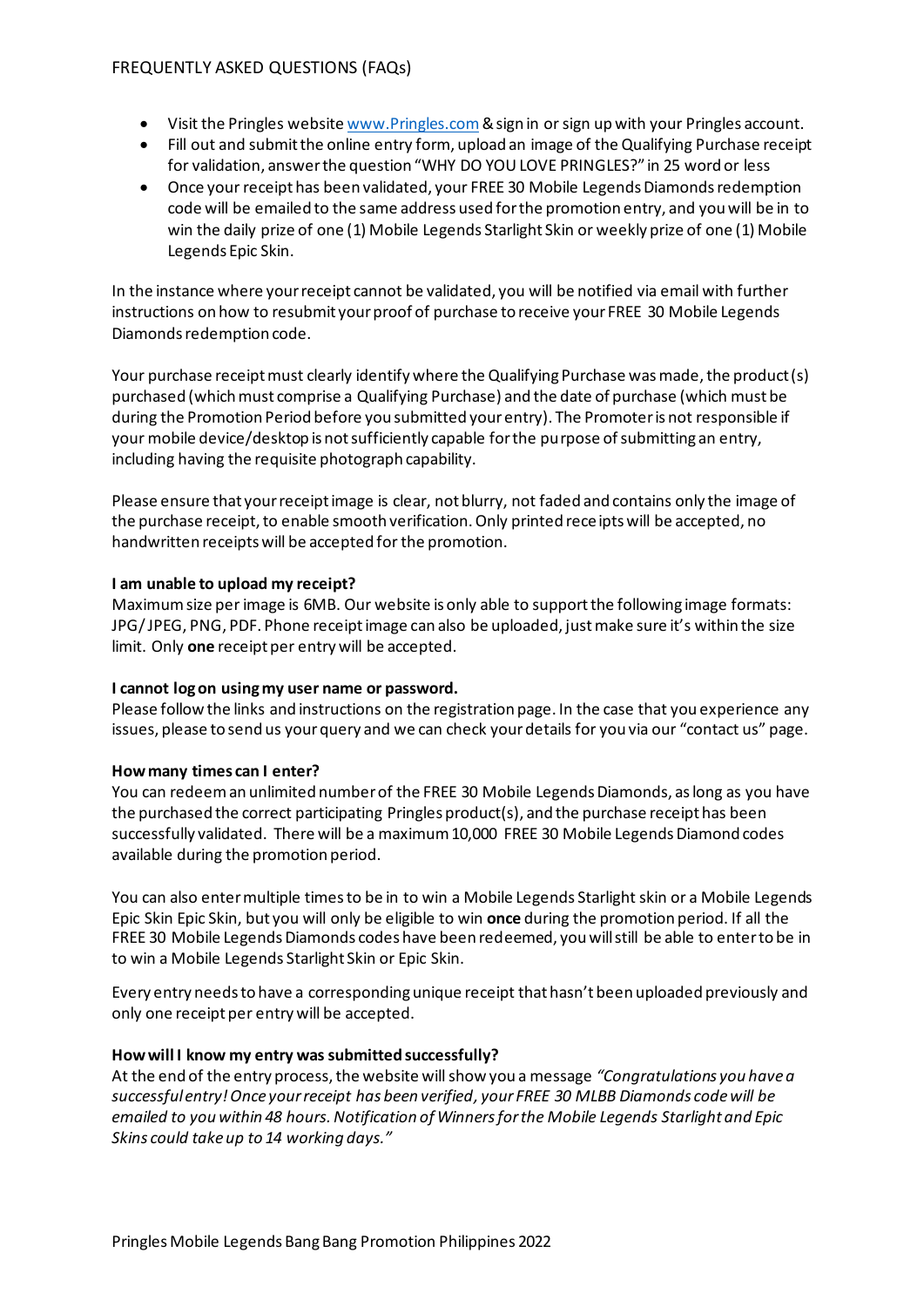# **After I've submitted my entry, do I need to keep my purchase receipt?**

You must keep the original itemised purchase receipt(s) as proof of purchase for all entries: If you don't produce the above proof of purchase for all entries when asked, the Promoter may disqualify all of your entries and you will lose any right to a prize. Proof of purchase must be identical to that provided by you with your entry. If, in the Promoter's opinion, you have shared any proof of purchase with another person, your entries will be invalid, and you will lose any right to a prize.

## **How can I win:**

- 1. **Free 30 Mobile Legends Diamonds:** redemption code will be sent via email within 48 hours (Monday to Friday, excluding public holidays and weekends wherein the code will be sent on the next business day once validation has been confirmed) forevery successful entry, once your receipt has been validated.
- 2. **Mobile Legend Starlight Skin**: Successful entries for each week will be gathered on a Monday (see schedule on **Table 1**) and the Promoter will choose the best response based on the most creative answer to the question "Why do you love Pringles?", and award 1 daily winner. Redemption code will be sent via email after winner selection is completed.

| <b>Winner Selection</b><br>Date | <b>Winner</b><br><b>Announcement Date</b> | <b>Number</b><br>of<br>winners | <b>For entries Received</b>                                      |
|---------------------------------|-------------------------------------------|--------------------------------|------------------------------------------------------------------|
| 9 May 2022                      | 21 May 2022                               | 5                              | On each day between 1 May 2022 - 9 May<br>2022 (inclusive)       |
| 16 May 2022                     | 28 May 2022                               | 7                              | On each day between 10 May 2022 - 15 May<br>2022 (inclusive)     |
| 23 May 2022                     | 4 June 2022                               | $\tau$                         | On each day between 16 May 2022 - 22 May<br>2022 (inclusive)     |
| 30 May 2022                     | 11 June 2022                              | 7                              | On each day between $23$ May $2022 - 29$ May<br>2022 (inclusive) |
| 6 June 2022                     | 18 June 2022                              | 7                              | On each day between 30 May 2022 - 5 June<br>2022 (inclusive)     |
| 13 June 2022                    | 25 June 2022                              | 7                              | On each day between 6 June 2022 - 12 June<br>2022 (inclusive)    |
| 20 June 2022                    | 2 July 2022                               | 7                              | On each day between 13 June 2022 - 19 June<br>2022 (inclusive)   |
| 27 June 2022                    | 9 July 2022                               | 7                              | On each day between 20 June 2022 - 26 June<br>2022 (inclusive)   |
| 4 Jul 2022                      | 16 July 2022                              | 7                              | On each day between 27 June 2022 - 30 June<br>2022 (inclusive)   |
| <b>TOTAL</b>                    |                                           | 61                             |                                                                  |

### **Table 1**

3. **Mobile Legend Epic Skin**: Successful entries for each week will be gathered on a Monday (see schedule on **Table 2**) and the Promoter will choose the best response based on the most creative answer to the question "Why do you love Pringles?", and award 1 weekly winner. Redemption code will be sent via email after winner selection is completed.

**Table 2**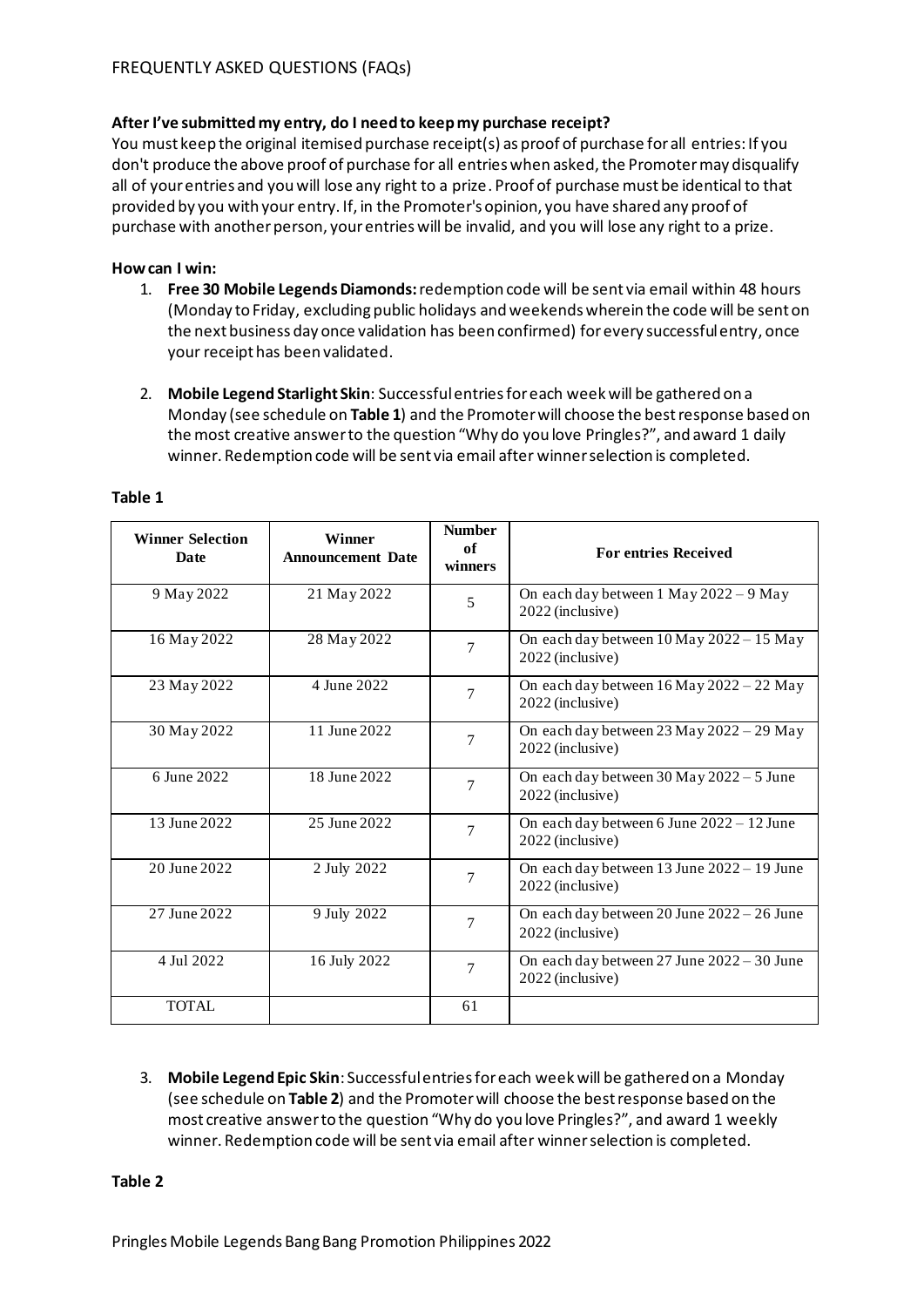### FREQUENTLY ASKED QUESTIONS (FAQs)

| <b>Winner Selection</b><br>Date | Winner<br><b>Announcement Date</b> | <b>Number</b><br>of | <b>For entries Received</b>                                                |
|---------------------------------|------------------------------------|---------------------|----------------------------------------------------------------------------|
|                                 |                                    | winners             |                                                                            |
| 9 May 2022                      | 21 May 2022                        |                     | On each week between $1$ May $2022 - 9$ May<br>2022 (inclusive)            |
| 16 May 2022                     | 28 May 2022                        |                     | On each week between $10$ May $2022 - 15$<br>May 2022 (inclusive)          |
| 23 May 2022                     | 4 June 2022                        | 1                   | On each week between $16$ May $2022 - 22$<br>May 2022 (inclusive)          |
| 30 May 2022                     | 11 June 2022                       |                     | On each week between $23$ May $2022 - 29$<br>May 2022 (inclusive)          |
| 6 June 2022                     | 18 June 2022                       |                     | On each week between $30$ May $2022 - 5$ June<br>2022 (inclusive)          |
| 13 June 2022                    | 25 June 2022                       |                     | On each week between 6 June $2022 - 12$ June<br>2022 (inclusive)           |
| 20 June 2022                    | 2 July 2022                        |                     | On each week between $13$ June $2022 - 19$<br>June 2022 (inclusive)        |
| 27 June 2022                    | 9 July 2022                        | 1                   | On each week between $20 \text{ June } 2022 - 26$<br>June 2022 (inclusive) |
| 4 Jul 2022                      | 16 July 2022                       |                     | On each week between 27 June $2022 - 30$<br>June 2022 (inclusive)          |
| <b>TOTAL</b>                    |                                    | 9                   |                                                                            |

## **How will I know if I'm a winner of the Mobile Legends Epic Skin?**

You will receive notification via email from the Promoter within 14 working days from the determination of the winners, with the redemption code to get your Mobile Legends Starlight **or** Epic Skin. The winners will also be published on Pringles Philippines Facebook page ([www.facebook.com/pringlesphilippines](http://www.facebook.com/pringlesphilippines)) after14 working days of the relevant draw. Any entry judged as a winner that was unable to be validated will receive an email from the Promoter advising that the receipt provided was not eligible for this promotion.

## **If I have more than one (1) Pringles product in one receipt, am I entitled to more entries?**

Once your receipt has been validated, you will get as many FREE 30 Mobile Legends Diamonds redemption codes, as the number of Pringles products on the receipt. However, one receipt entitles you to only one entry to be in to win a Mobile Legends Starlight Skin **or** Epic Skin. *For example, if you purchase 2 Pringles products on one receipt, you will receive two (2) FREE 30 Mobile Legends Diamonds redemption codes and have one (1) entry to be in to win a Mobile Legends Starlight Skin or Epic Skin.*

### **I have a receipt from before the start of the promotion period, am I still eligible to enter?** Only receipts with the date of purchase during the Promotion Period will be accepted.

### **If I have more than one receipt, can I upload them all at once to claim more FREE 30 Mobile Legends Diamonds redemption codes:**

Only one receipt per entry will be accepted. In the case that you have more than one receipt, you will need to complete multiple entries.

### **I have won a Mobile Legends Starlight or Epic Skin, can I choose which Skin I want:**

Each winner will receive one of the three (3) Mobile Legends Starlight **or** Epic Skins up for grabs, which will be awarded randomly.

### **I have received my redemption code; how do I use it?**